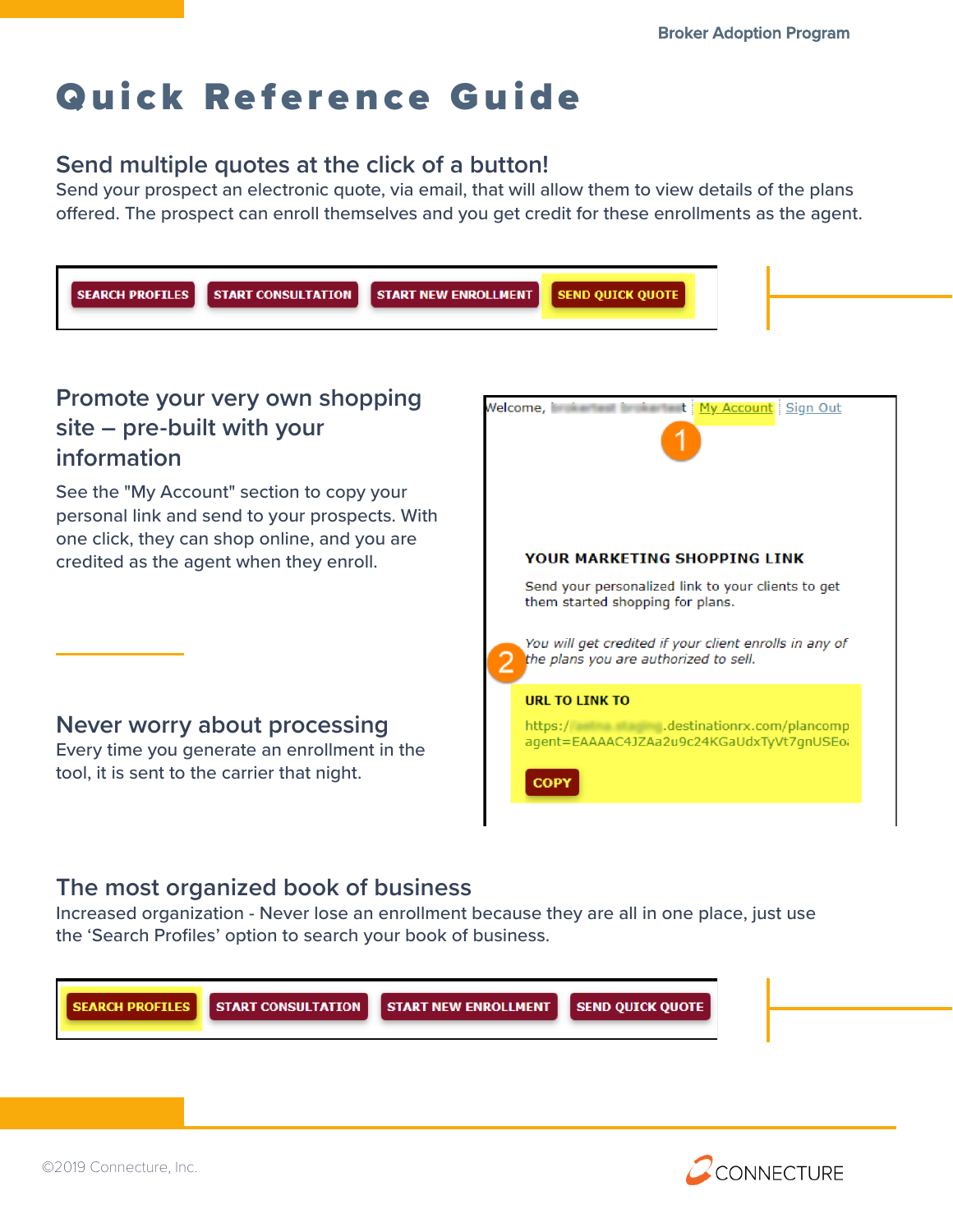# Quick Reference Guide

#### **Need a paper trail? No problem!**

Print a copy of completed enrollments from the tool any time.

| <b>Applicant: Margaret Geneva</b> |                        |                            |                  |
|-----------------------------------|------------------------|----------------------------|------------------|
| Date and Time (Pacific)           | Plan                   | <b>Confirmation Number</b> |                  |
| 8/1/2018 4:46:00 PM               | Medicare<br>Plan (PPO) | 7363N0383A                 | <b>Tall</b> View |

#### **Built for how you like to work**

Need to stop and come back later? Pick right up where you left off when you save an enrollment in progress.

| <b>Applicant: Builfly Bluelk</b> |          |                |                            |                            |
|----------------------------------|----------|----------------|----------------------------|----------------------------|
| Date and Time (Pacific) Plan     |          |                | <b>Confirmation Number</b> |                            |
|                                  | Medicare | Plan (HMO-POS) |                            | Complete saved application |
|                                  |          |                |                            |                            |

# **F o r a n in-depth review of all t he si t e features and f u nctions, see the User ' s Guide.**

# Log in to get started today!

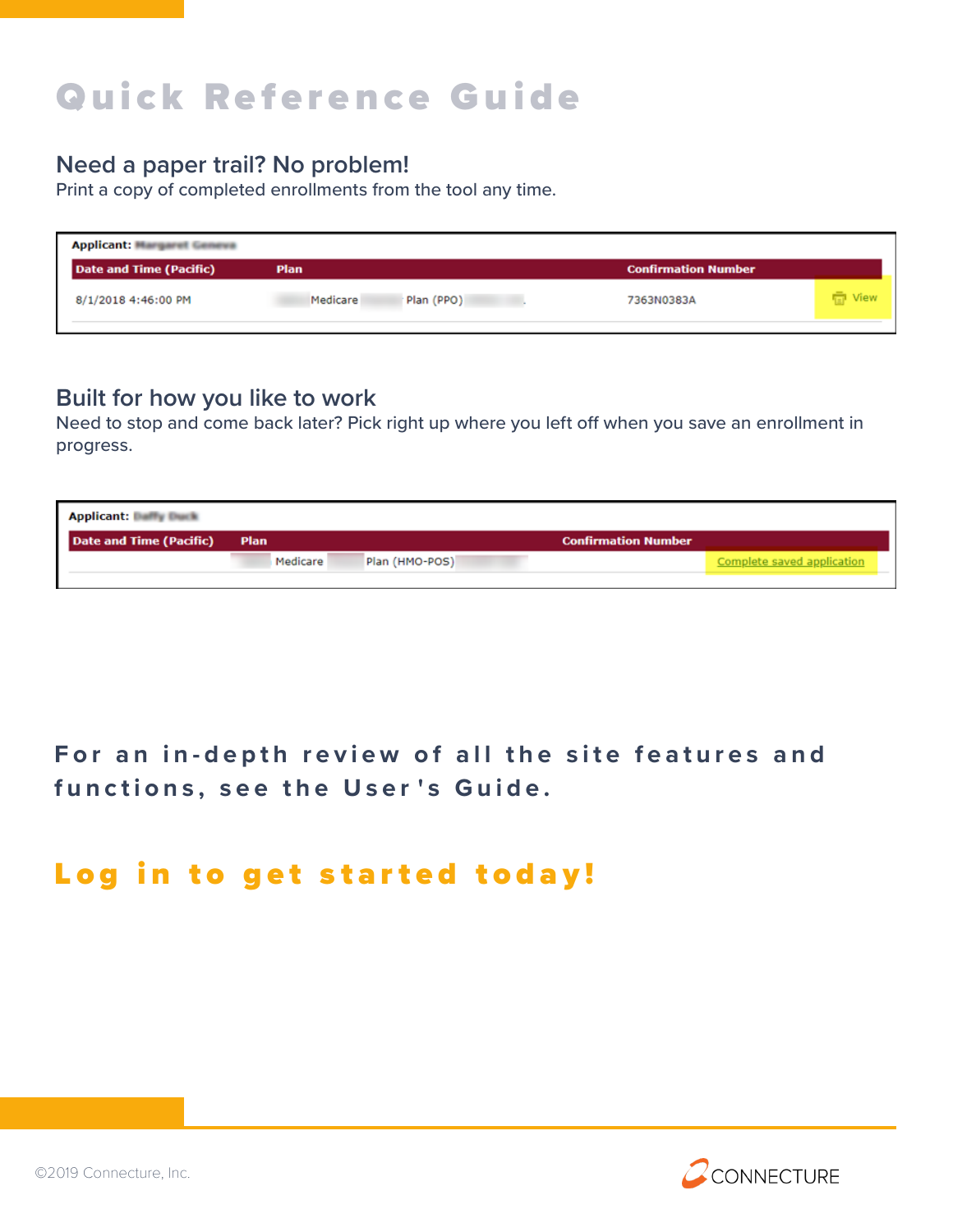# E nrollment 101

There are multiple ways to enroll a beneficiary. Here are the best ways to use each enrollment function:

|         | $\mathcal{L}^{\text{max}}_{\text{max}}$ and $\mathcal{L}^{\text{max}}_{\text{max}}$ and $\mathcal{L}^{\text{max}}_{\text{max}}$ and $\mathcal{L}^{\text{max}}_{\text{max}}$ |
|---------|-----------------------------------------------------------------------------------------------------------------------------------------------------------------------------|
|         |                                                                                                                                                                             |
| _______ |                                                                                                                                                                             |

# Shopping URL

- You are remote; communicating by phone or email
- Your beneficiary prefers to shop on their own
- Your beneficiar y has access to the web



### Start a Consultation

- You are remote or in person
- You are working with a new prospect
- You need to provide this prospect with a personalized quote; utilization, Rx, etc.



## **Quick Quote**

- You are remote; communicating by phone or email
- Your beneficiary has an email addres s
- You have gone over the plan with your beneficiar y, and they don't need to see an in-depth quote

### Start a New Enrollment

- You are in person
- Your beneficiary already knows the plan they want
- You are keying in a paper application

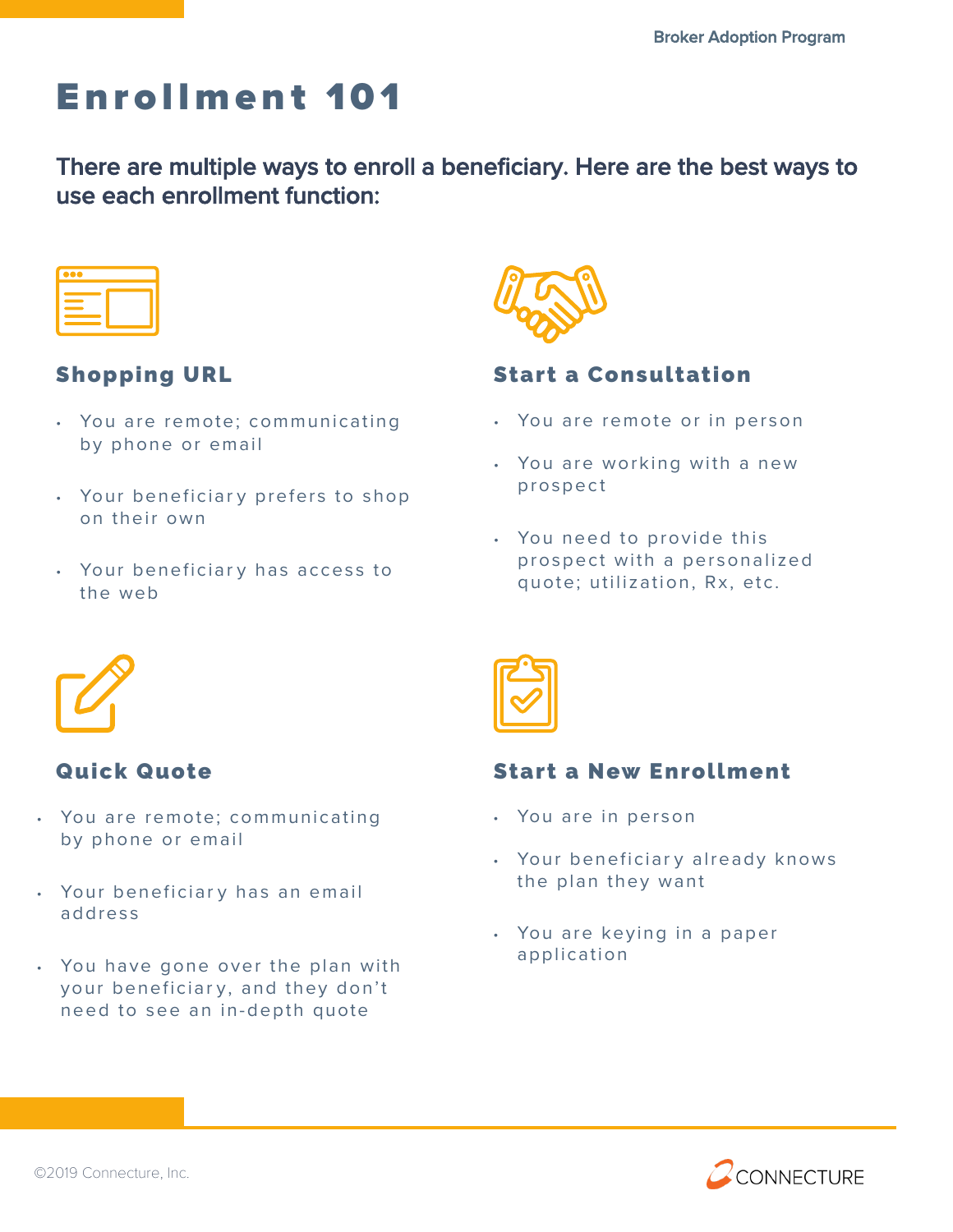# Enrollment 101



## **Shopping URL**

Under "My Account" you will find your very own shopping URL to distribute to your beneficiaries. This URL is specific to you, with your contact information. Your beneficiaries can then shop and enroll in the plans you are licensed to sell. You are automatically tagged on every enrollment that happens through your URL for crediting.



#### **Start a Consultation**

This function will allow you to create a profile for your beneficiary to be saved within your book of business. You will be prompted to collect information such as age range, health status, subsidy (if applicable) and Rx. Upon entering this information the tool will provide you with a personalized quote and a total out of pocket cost estimation. You will then have the ability to send the personalized quote with the option for your beneficiary to do a self-service enrollment, or move to the electronic enrollment form and submit an application.



#### **Quick Quote**

This function will allow you to send plan information to multiple beneficiaries via email, with the option for self-service enrollment. This is a fast path option for those who do not need a personalized projection of costs.



#### **Start a New Enrollment**

This is a fast path option which allows you to pull up the electronic enrollment form for a chosen plan without having to go through a consultation.